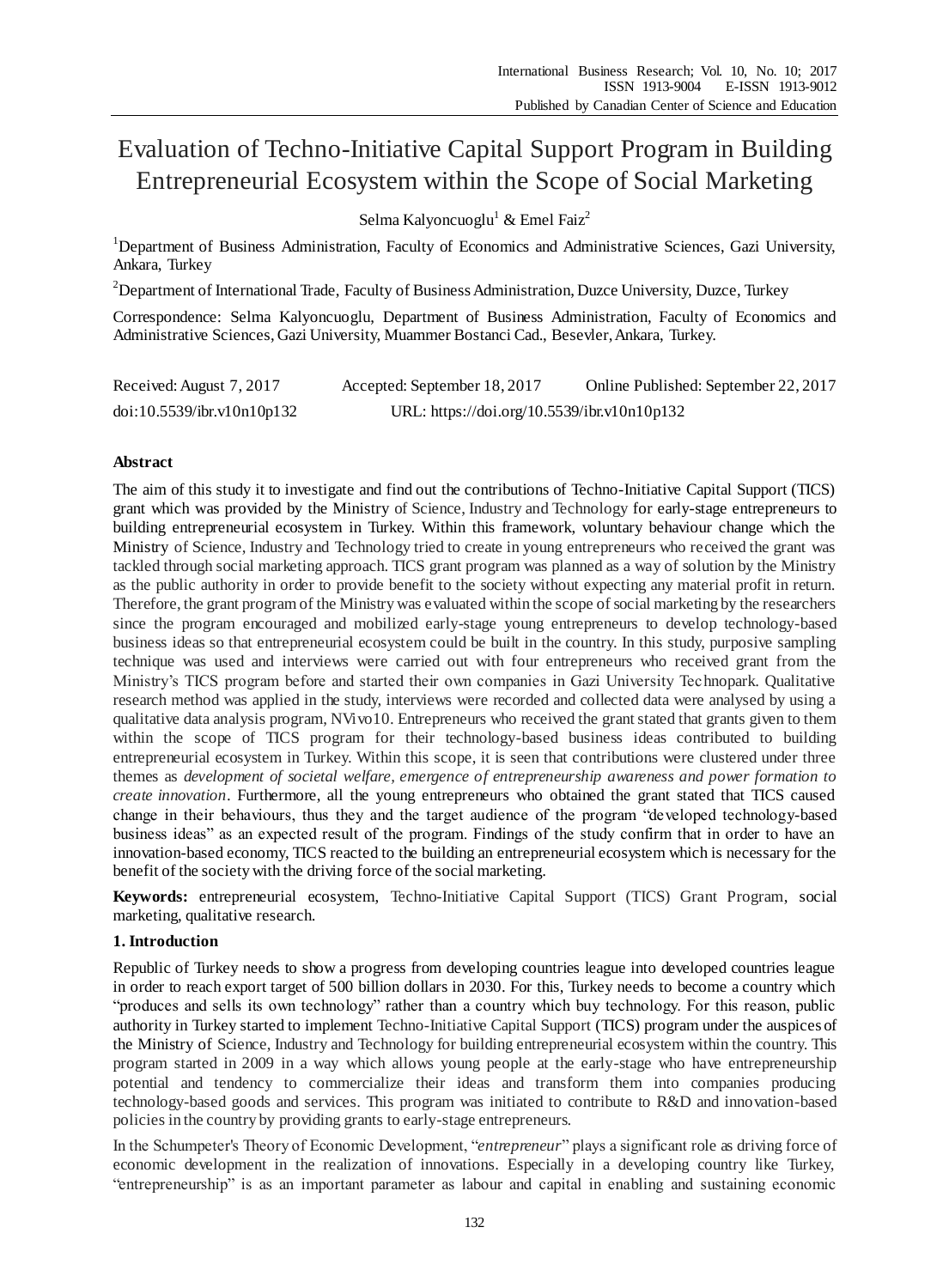development. Accordingly, young population which represents Y generation who are open and prone to technology and innovation are considered to be those entrepreneurs who will realize innovation in Turkey. Therefore, it is aimed to maintain economic development in the country by making best use of leverage effect of young entrepreneurs. There are a high number of studies in the literature which show that entrepreneurship has a significant function in mobilizing economic growth and development in countries (Castano, Mendez, & Galindo, 2016; Galindo & Mendez-Picazo, 2013; Kritikos, 2015; Wennekers & Thurik, 1999). Hence, it is envisaged that innovations introduced by entrepreneurs will contribute to the production of products with high added value at micro level and to building entrepreneurial ecosystem in the country at macro level. Considering this fact, Republic of Turkey endeavours to create an environment in which entrepreneurs produce knowledge and transform this knowledge into technology-based goods and services, thus making sure that wheels of economy are turning even stronger. In this way, economic growth will ensure the development of societal life both in material and moral way. Especially with export-oriented strategy, a paradigm shift has been created and TICS program as one of the activities that will help Turkey to reach high competition power at global scale was launched to serve for this purpose.

Ministry of Science, Industry and Technology who is responsible for the implementation of TICS grant program has made use of social marketing in order to act for the good of the society in the establishment of economic growth as a part of development and to ensure behavioural change in the target audience. Social marketing is defined as applying marketing principles and techniques for influencing target audience to make sure that a behaviour is voluntarily accepted, refused, changed or abandoned for the sake of individuals, groups or society as a whole (Kotler, Roberto, & Lee, 2002, p. 5). Social marketing principles and techniques can be applied by three different types of practitioners as "public institutions and organizations", "non-profit organizations, associations" and "profit-oriented organizations" (Kotler, Roberto, & Lee, 2002, p. 12-13) to contribute to the realization of various aims. As it is well known, marketing achieves the change between buyer and seller. With TICS grant program, the Ministry has used social marketing to create a change for the benefit of the society. "Ministry as public institution providing the grant" who is in the position of seller has realized social marketing program as an institutional contribution to the society in the realization of the desired behaviour in "potential young entrepreneurs who receive the grant as buyers." Within this regard, the Ministry as the public authority has moved forward taking into account that young entrepreneurs chosen as target audience need to be supported. Similarly, technology-based enterprises which will produce innovation need to be established in order to develop entrepreneurial ecosystem and innovation climate in the country. It is clear that there is a need for young entrepreneurs who closely follow technology and are prone to technology and who will establish abovementioned enterprises and transform their technology-based business ideas into goods and services which have the potential to be commercialized. Within this framework, the Ministry has introduced TICS grant amounting to 100.000 TL in the related period as a social product for the society so that the society can make best use of the economic growth of Turkey. This product is an important tool which has been used to encourage target audience and to make sure that a behaviour which will benefit the society is adopted, thus providing an opportunity for target audience to develop technology-based business ideas.

It is envisaged that individuals who have been granted to take advantage of TICS program will become entrepreneurs by establishing their technology-based enterprises, will be situated within qualified young employment, and will contribute greatly to building entrepreneurial ecosystem and climate in the country by producing products which have high added value. To reach this goal, enterprises which produce and sell their own technology have always worked towards achieving the vision of having high competition power in a global scale by developing innovation ecosystem and climate and by steering the direction of the country towards export. In this way, it has been aimed and is still aimed to ensure that society develop and prosper thanks to economic development of the country.

It is seen that studies on social marketing are generally about developing health, preventing injuries, protecting the environment and realizing society's participation in activities (Lefebvre, 2011, p. 56-57; Kotler, Roberto, & Lee, 2002, p. 15-16; Stead, Hastings, & McDermott, 2007, p. 189). The topic of the study which is *the value that will be provided for the society by the entrepreneurial ecosystem which will be built by young entrepreneurs supported by public authority* has never been studied before in both national and international literature. The approach of social marketing has been lacking in Turkey in the creation of entrepreneurial ecosystem as a system which feeds, protects and improves entrepreneurs while providing societal benefit (Marangoz, 2016, p. 9). Based on this fact, this study aims at revealing the contributions of TICS grant to building entrepreneurial ecosystem by making best use of knowledge, opinions and experiences of early-stage entrepreneurs who benefit from this grant. In this process, the impact and contributions of TICS as a kind of seed funding in creation of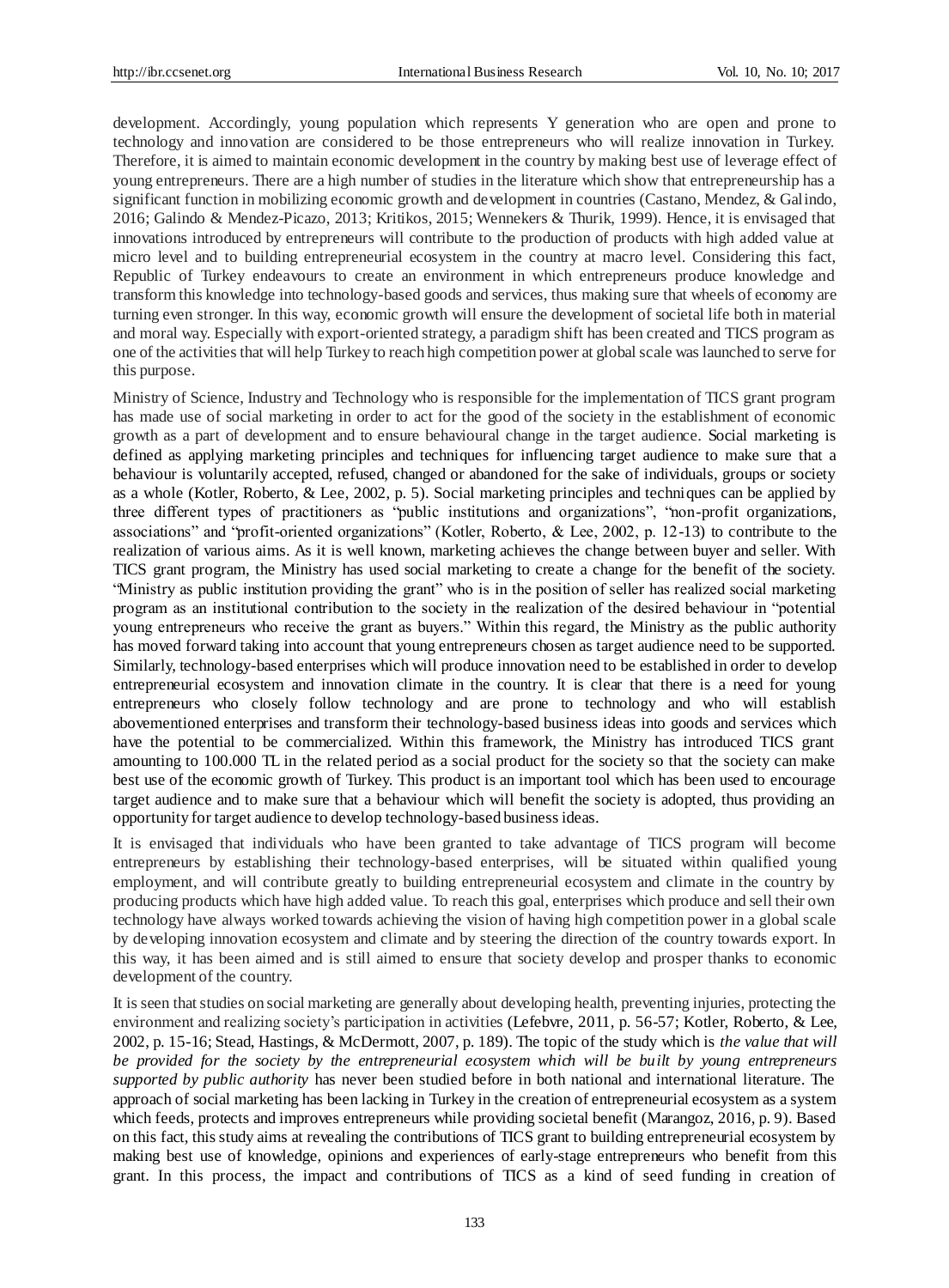entrepreneurial ecosystem in the country when used properly was tackled with social marketing approach.

## **2. Theoretical Framework**

## *2.1 Techno-Initiative Capital Support (TICS) Program of Ministry of Science, Industry and Technology*

TICS program of the Ministry was planned as a support and promotion mechanism which is granted to early-stage entrepreneurs so that innovative business ideas and the market can meet, and the program entered into force with "Law on Supporting Research and Development Activities" numbered 5746. The grant program which was regularly given to young entrepreneurs for support by the Ministry between 2009 and 2015, was terminated in 2015 following two calls for application. The grant program was introduced as a means to provide an environment for the realization of technology-based and innovation-oriented business ideas by increasing qualified workforce employment. In this context, the whole of the grant amounting 100.000 TL was given to young entrepreneurs just once only without any deposits within a year as a 100% grant. Students who will graduate from any department of a university within a year, currently master's and PhD students or individuals who have obtained bachelor's, master's or PhD degree within the last five years were eligible to apply for the grant

(http://www.resmigazete.gov.tr/main.aspx?home=http://www.resmigazete.gov.tr/eskiler/2008/03/20080312.htm &main=http://www.resmigazete.gov.tr/eskiler/2008/03/20080312.htm). An assessment commission including a representative from the Ministry and academicians reviewed applicants' business plans about their business ideas and listened to young entrepreneurs' presentations, then asked those who were approved for receiving the grant to set up their businesses and present at least one prototype of their technology-based products/processes at the end of the related term. With this monitoring and assessment process, whether entrepreneurs carried out their business ideas based on their business plans was controlled [\(https://biltek.sanayi.gov.tr/TSD%20Dkmanlar/Uygulama%20Usul%20ve%20Esasları.pdf\).](https://biltek.sanayi.gov.tr/TSD%20Dkmanlar/Uygulama%20Usul%20ve%20Esasları.pdf)) Another financial support granted to young early-stage entrepreneurs in Turkey was provided by TUBITAK (The Scientific and Technological Research Council of Turkey) via "1512 Techno-Initiative Capital Support Program", this program was very similar to the Ministry's TICS program in terms of its aim and objectives. It was another available grant for entrepreneurs between 2012 and 2015. TUBITAK's program was revised radically in 2015 and started to be implemented as "1512 Techno-Initiative Capital Support Program BIGG". However, with a recent change in 2017, these two grant programs were integrated and turned into one single program in order to overcome mistakes and deficiencies experienced in both programs during their applications. Grant program which was carried out by the Ministry between 2009 and 2015 was merged into TUBITAK 1512 program which was still effective, and updated content was introduced as "1512 Techno-Initiative Capital Support Program BIGG" in 2017.

## *2.2 Concept of Social Marketing and Its Development*

Origins of the understanding of social marketing dates back to studies of researchers such as Wiebe, Meendelsohn, Lazrsfeld, Merton, Hyman and Sheatsley in 1940s and 1950s (Rothschild, 1997, p. 308). The first conceptual study on social marketing approach which marketing researchers have focused on as of 1960s was conducted by Kotler and Zaltman (1971), they carried out a study which showed how social problems could be solved more successfully and how social problems could be controlled efficiently by using marketing principles. Researchers think that social problems can benefit from the idea and application of marketing (Kotler & Zaltman, 1971, p. 11) and argue that social marketing is far beyond just being a social communication and even social advertising approach. Social marketing was defined by the authors as "*Social marketing is the design, implementation, and control of programs calculated to influence the acceptability of social ideas and involving considerations of product planning, pricing, communication, distribution, and marketing research"* (Kotler & Zaltman, 1971, p. 5). On the other hand, Andreasen (1994) argued that this definition had some problems and proposed the following definition "*Social marketing is the adaptation of commercial marketing technologies to programs designed to influence the voluntary behaviour of target audiences to improve their personal welfare and that of the society of which they are a part."* (Andreasen, 1994, p. 110).

Social market does not just mean selling an idea or a product which is defined as good or suitable for a specific group of people. On the contrary, social marketing aims at determining the scale of problems together with the members of the society, finding priorities and possible solutions for the problems, and with the same members of the society conveying these possible solutions to other members of the society (Bekar, 1995, p. 83). What's important is that social marketing approach also applies to leading to behaviour changes in key players whose cooperative actions are needed to make programs successful. These key players may include the media, policymakers, legislators, and managers (Andreasen, 2002, p. 8).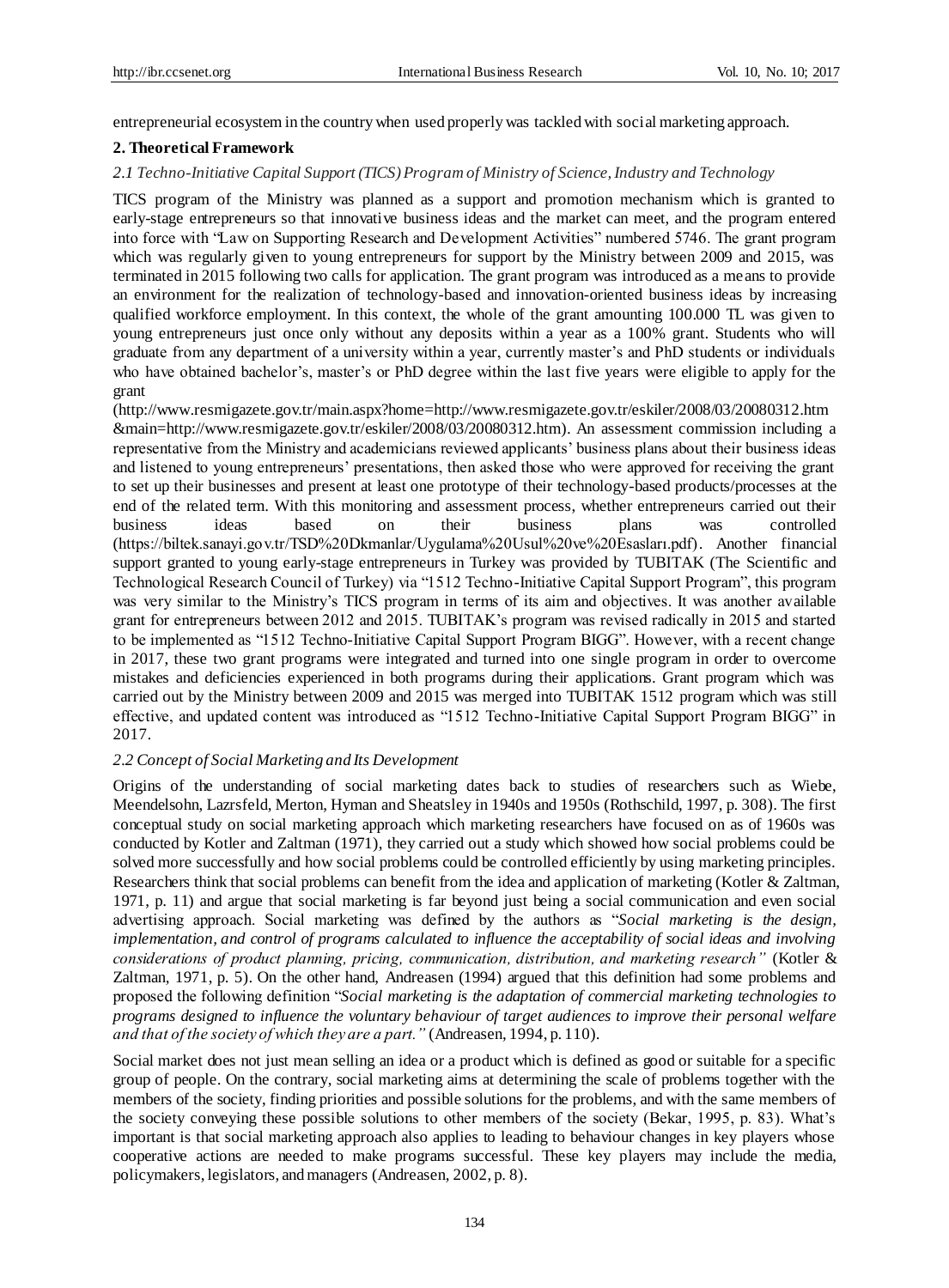Focus point in social marketing is the behaviour. Social marketing approach whose main purpose is to influence the behaviour, states that marketing can yield strong technological infrastructure potentially in developing socially-desired behaviours. This new understanding forms the driving force of social marketing movement (Goldberg et al., 1997, p. 3 cited by Kurtoglu, 2007, p. 129). It is possible that the behaviour change occurs once or it can be continuous. However, for people in the field of social marketing, it becomes easier to target a behaviour change occurring once than to target behaviour change which requires continuity (Bayraktaroglu & Ilter, 2007, p. 127).

There are similarities and differences between social marketing and commercial marketing. One of the most significant similarity stems from the fact that social marketing makes use of principles and policies of commercial marketing. The difference between the two is that social marketing deals with more fundamental issues rather that superficial market problems. Benefits resulting from social marketing spread towards not only companies but also society as a whole including all individuals and all companies (Ilter & Bayraktaroglu, 2007, p. 51). While product and money are exchanged in commercial marketing; psychological, social and intangible factors are the means of exchange in social marketing (Bayin & Akbulut, 2012, p. 64). It is of significant importance that social marketing is more difficult than commercial marketing. Marketing process is used to sell a desired behaviour in social marketing (Kotler & Lee, 2010, p. 99). It is more difficult to make people adopt or change their behaviours such as quitting smoking, eating healthy, fight against alcohol and drug addiction through social marketing rather than to present, position and sell a product or service in the market (Eser & Ozdogan, 2006, p. 9). At that point the importance of social marketing emerges. A company which adopts social marketing approach not only meet the wishes and needs of their customers but also fulfil their responsibility towards the society which stems from their actions and activities.

There are some concepts which are associated with social marketing in the related literature and which even cause conceptual confusion and misuse and replacement. Concepts of societal marketing and corporate social responsibility can be given as examples. Societal marketing is business driven, profit orientated way of changing the world. While in societal marketing, while the primary aim is the profitability of the company, the benefit of the society remains at the secondary level. In addition, in societal marketing, the benefit of the society is calculated together with the profitability of the company. However, in social marketing the profits of company or individuals are not even considered for calculation (Ayvaz & Torlak, 2016, p. 252). What is aimed at social marketing is to provide benefit of the broader society by creating behaviour change (McColl-Kennedy et al., 1994 cited i[n http://stephendann.com/2009/07/21/societal-marketing-v-social-marketing/\)](http://stephendann.com/2009/07/21/societal-marketing-v-social-marketing/).

According to Kotler and Lee (2008, p. 11), corporate social responsibility is a liability which is assumed to enhance the society's welfare through business applications and contributions of corporate resources (Bali & Cinel, 2011, p. 47). Corporate social responsibility is about the general management understanding of the company and it integrates into company's strategies, culture, values and its activities. While social marketing is generally considered to be the state's responsibility, corporate social responsibility has become an important issue for profit-oriented companies (Kestane, 2014, p. 197). Companies which show corporate social responsibility can raise awareness in the society by doing so, can enter into new markets and have new clients. In other words, as a whole interests and contributions shown to societal events serve for commercial purposes. However, in social marketing, primary aim is to be useful to the society by creating change in behaviour.

When we look at the areas in which social marketing is commonly applied and utilized, issues such as pollution and its control, drug, smoking and alcohol addiction problems, in general public health and use of medications come to the foreground. In the field of health, there have been intensive studies on social marketing. In a study by Van Duyn et al. (2007), it was found that there was an effect of social marketing in utilization of evidence-based strategies to increase physical activities of ethnic groups. In this study in which focus groups were used as a method, it was observed that all ethnic groups showed positive feedback thanks to the social support they received. When we look at how social marketing is applied in environmental issues, in the study of Uslu and Marangoz (2008) which was carried on environment volunteers' organization, it was found that organizations struggle determining target audience and developing social marketing mix which is appropriate for the target audience. When the issue of consumerism of the  $21<sup>st</sup>$  century is considered, it is clear that a study which dwells on how consumption can be decreased with social marketing will be of great use for the society. Similarly, Peattie and Peattie (2009) have shown a view of demarketing and have drawn attention to how difficult it would be to have the concept of demarketing in highly consumption-oriented societies. Saran and Bitirim (2010) who showed a different point of view regarding the use of social marketing in the fight against terrorism which is a common threat for all societies apart from its use in areas such as health, environment, welfare etc., argued that factors such as ethnic differences, the mosaic of the society and culture of cohabiting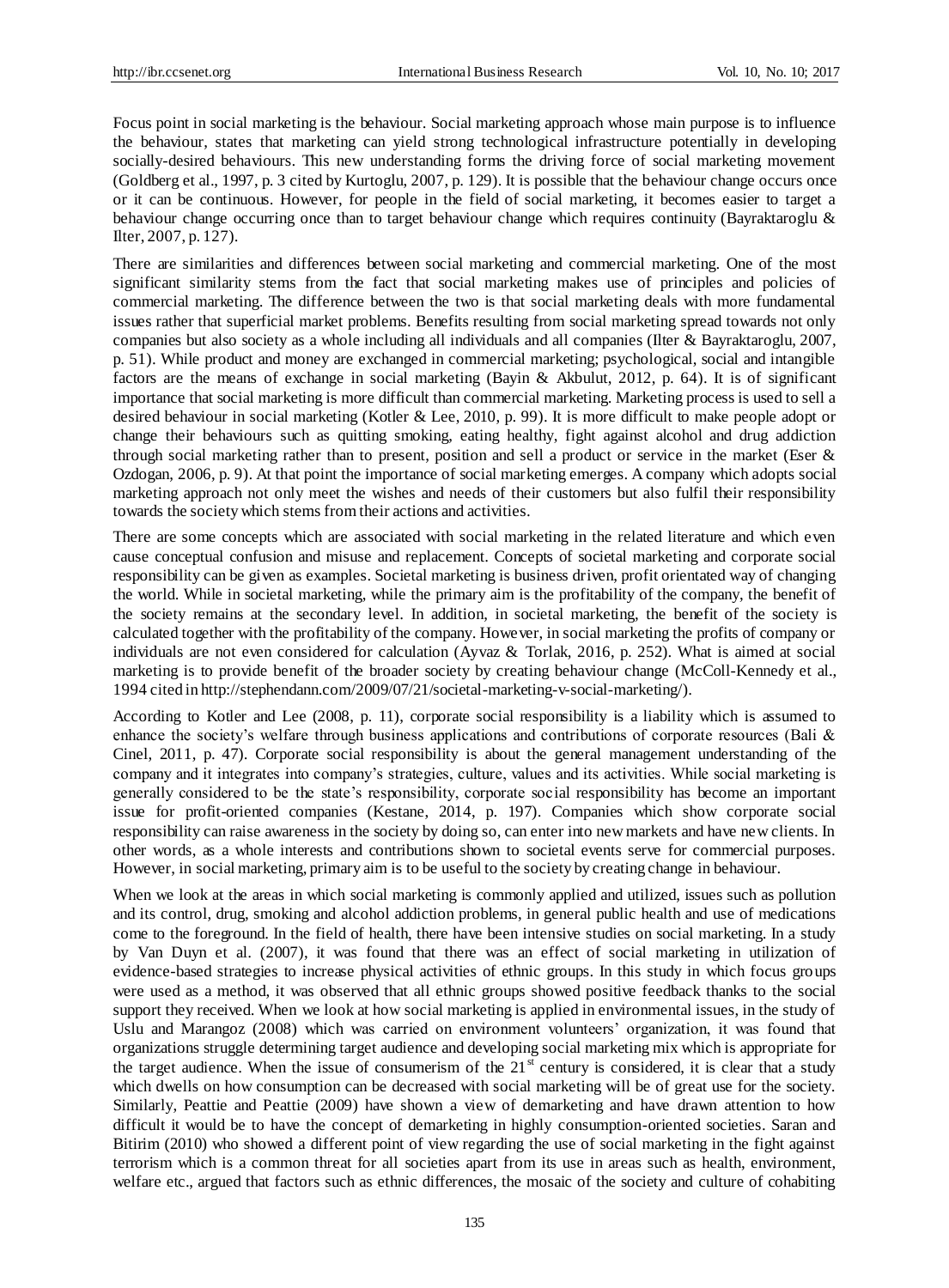need to be considered while preparing a social marketing program. Rad and Karatas (2013) who carried out a study on a social marketing application for the fight against poverty which is one of the important problems in the world, stated that rural development programs in our country are not sufficient and they do not reach the necessary target. In their study, Bozpolat and Comert (2016) who aimed at measuring the tendency of people living in Nevşehir towards social marketing applications for struggle against obesity which is one of the most important issues of the last century, observed that there are differences between the genders in terms of their attitudes towards the campaign for fight against obesity, promotional method and efficiency of the campaign. As expected, it was found that women showed more interest a social marketing application such as the campaign for fight against obesity. Ekiyor and Cetin (2017) conducted a social marketing study in another area of health on the familiarity of e-pulse application. It was found that familiarity of the application was at medium level and this showed the need for social marketing programs in this area. As can be seen in the aforementioned studies, it can be said that the phenomenon of social marketing aims at increasing the welfare standards of the society beyond gaining commercial profit (Argan & Akyildiz, 2010, p. 41).

## *2.3 Use of Social Marketing in Building Entrepreneurial Ecosystem*

Solutions offered for social issues in the public sector have huge opportunities compared to other sectors. The reason for this is that the state has the potential to use all resources and opportunities of the society till the end in the name of innovation or refreshment (Sarikaya et al., 2010, p. 209). When considered in this way, the success chances of the state's approach to social issues, the solutions it offers and its applications are higher. Some of the issues that the states are concerned with are the welfare of the society, their life quality and overcoming the problem of unemployment by employing individuals. The state is not just responsible to offer job opportunities in just public sector, it presents opportunities to individuals to improve themselves and to start their own enterprises by providing capital support for entrepreneurial thinking. Therefore, it is crucial to spread the culture of entrepreneurship throughout the country, to promote the spirit of entrepreneurship and to build an entrepreneurial ecosystem in the country.

When we looked at from the perspective of individuals, Erkut (2013) states that the most chaotic and risky period of an initiative is the breaking point and early-stage period following the breaking point. He points out that in this period it is not possible for an entrepreneur to access to venture capital therefore they mostly refer to their close circle which is also defined as "family, friends and founders". He emphasizes that states that beginning period in which entrepreneurs cannot get serious support from others is the most effective period for states which wish to develop entrepreneurship in their countries to play an active role. He underlines that "Techno-Initiative Capital Support" (TICS) program which was implemented by the Ministry of Science, Industry and Technology since 2009 serves exactly for this purpose [\(http://erhanerkut.com/girisimcilik/teknogirisim-sermayesi-destegi-mi-engeli-mi/\)"](http://erhanerkut.com/girisimcilik/teknogirisim-sermayesi-destegi-mi-engeli-mi/)). The grant program of the Ministry which was thought to affect both entrepreneurs at individual level and also the society which the entrepreneur is a part of, was realized in order to have an impact on the behaviours of target audience. In this scope, TICS program as a social marketing application which plays an important role in paving the way for building "*entrepreneurial ecosystem and innovation climate in the country"* and for transforming the inactivity structure of the tendency and interest of target audience towards technology into an action was investigated with a qualitative research method. In this way, behaviour which is expected to be adopted by the society will ensure that the society's life is improved and a behaviour that will benefit the whole society is developed and sustained.

Within the scope of social marketing application, the research question of the study was defined as follows:

**Research Question:** *Does the Techno-Initiative Capital Support grant program which was implemented by the Ministry of Science, Industry and Technology of Republic of Turkey as a social marketing application contribute to building an entrepreneurial ecosystem in the country?*

# **3. Method**

#### *3.1 Population and Sample of the Study*

Since there was not any previous study on the topic of the research in the literature, this study was planned as exploratory research (Gegez, 2007, p. 37-38). Young entrepreneurs who applied for "Techno-Initiative Capital Support" grant program of the Ministry of Science, Industry and Technology which aimed at encouraging qualified entrepreneurship in our country, and who turned the support into an enterprise comprised the population of the study. Research field was limited because of reasons such as time and cost. Considering the aim of the study, purposive sampling technique was thought to be appropriate to use as it is commonly applied in qualitative research (Saillard Kus, 2010, p. 15). Purposive sampling is based on the assumption that it is compulsory to choose a sample when the researcher wants to explore, understand, gain an insight and thus learn most of the things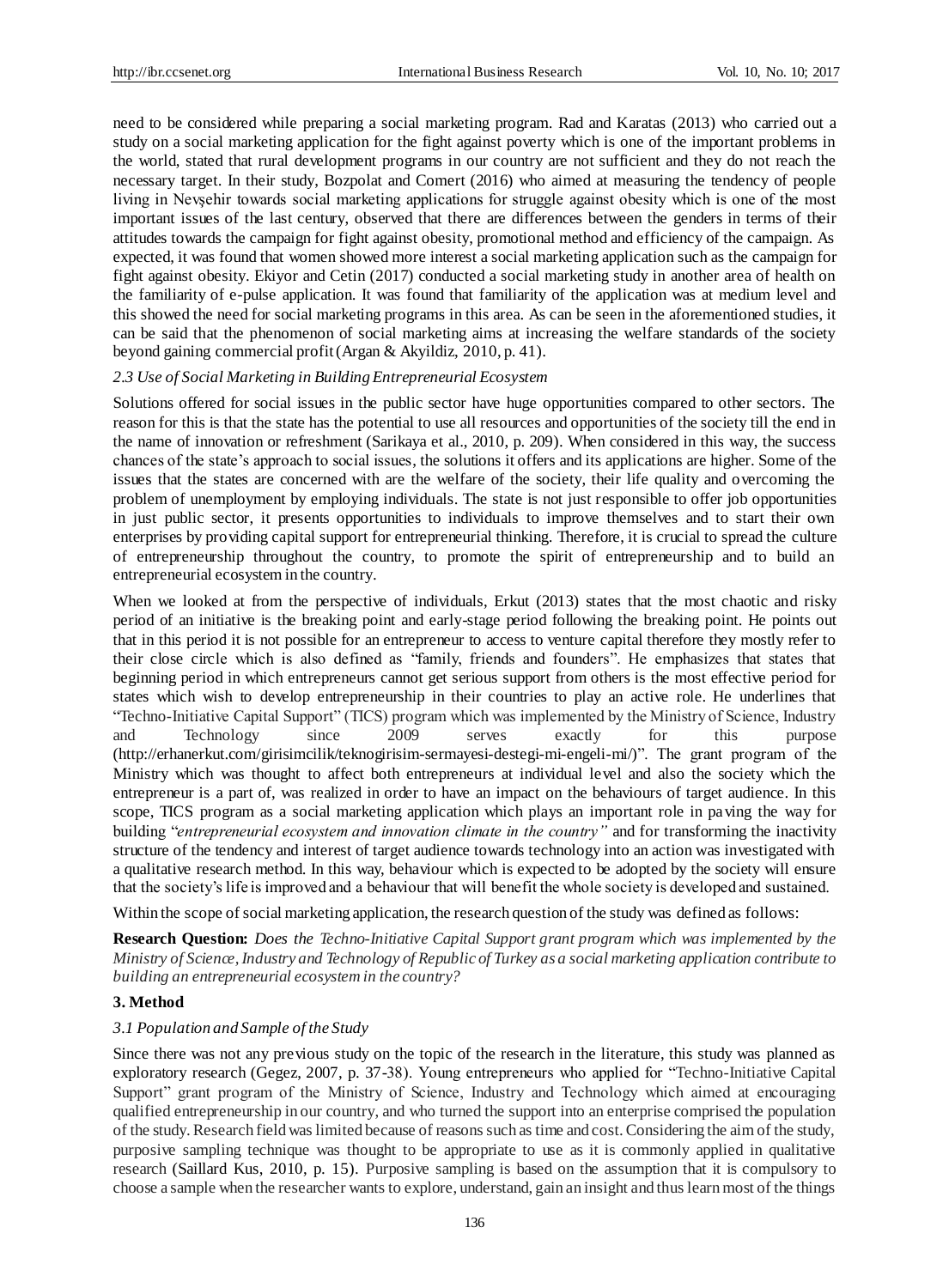from the sample (Merriam, 2013, p. 76). Therefore, while choosing the working group which will constitute the sample for the study, specific criteria were applied; early-stage entrepreneurs who received the grant between 2009 and 2014 (first criterion), who started a company in Gazi Technopark with their grant (second crite rion) and who wish to participate in the study voluntarily (third criterion). A total of five entrepreneurs who met all the selection criteria were determined as a result of talks and reviews with the management of Gazi Technopark.

## *3.2 Data Sources*

Primary data sources which were considered to be appropriate for the scope and aim of the study were used in this research. Data were collected through face-to-face depth interview technique which was utilized during the interviews with entrepreneurs who have received Techno-Initiative Capital Support which is granted by the Ministry of Science, Industry and Technology and who successfully continue their initiatives in Gazi University Technopark between September 2015 and March 2016.

## *3.3 Research Method and Technique*

Taking into account the research problem of the study and previous studies in the related literature, qualitative research method was applied to carry out this research. One of the qualitative research methods, depth interview technique was preferred in this study since the research problem was not tackled studied before at least according to the best knowledge of the researchers and comprehensive information would be gathered if each and every member of the sample were reached individually. Depth interview technique is one of the significant qualitative data collection tools which enables gathering depth information on the topic and which is commonly used in qualitative research (Mil, 2007, p. 3). Generally, interview technique can be designed in three ways (Punch, 2011, p. 161). In this study, semi-structured interview technique was adopted because of the nature of the study and an interview form including questions to be asked was prepared by the researchers in advance. The advantages of semi-structured interview technique were utilized and during the interviews the order of the questions was changed when deemed necessary and probing questions such as "Can you dwell upon it a little more?" were asked so that interviews were detailed further (Mil, 2007, p. 3).

The interview form is composed of three parts. The first part included questions for gathering information about entrepreneur candidates who were granted to receive Techno-Initiative Capital Support; the second part included questions about the support given by the Ministry and the last part included open-ended questions about whether the support given by the Ministry could be evaluated within the framework of social marketing concept. While preparing these questions, related literature and previous experiences of researchers on this topic were made use of.

After interview form was prepared, necessary steps were taken to reach related parties in Gazi Technopark and appointments with related people were arranged. However, interview with one of the entrepreneurs who was in sample of the study could not be conducted, thus depth interviews were carried out by the researchers with a total of four entrepreneurs at the end. Interviews with four early-stage entrepreneurs were found to be sufficient since the ideal number for case studies is between four and twelve (Yin, 1994). Duration of interviews was at least one and a half hours and at most two hours.

## *3.4 Credibility and Transferability*

Lincoln and Guba (1985) propose some strategies to increase the quality of qualitative research. While concepts of "validity" and "reliability" are used traditionally in quantitative research, in qualitative research "credibility" is used instead of "internal validity", "transferability" is used instead of "external validity"; "dependability" is used instead of "internal reliability" and "conformability" is used instead of "external reliability" (Yildirim & Simsek, 2011, p. 264).

Within this scope, long duration interaction was achieved in order to have *credibility.* Since one of the researchers was also involved in assessment commission of the Ministry's Techno-Initiative Capital Support (TICS) Grant program, she had the opportunity to observe the grant program closely, and had a chance to make detailed review about the topic with experts in the Ministry and experts working in Technopark. In this way, interaction between researchers and data source extended over a long time. More than one data collection methods were used by bringing together data collected after these activities, and interview data and field notes. It is a natural expected result to have differences in data sources of the study. Data triangulation was utilized in order to transform differences into wealth. Triangulation is analysed under various titles such as triangulation of data sources, method and researcher (Yildirim & Simsek, 2011, p. 267). Within this study, both data source triangulation and researcher triangulation were applied. In addition to data triangulation explained above, researcher triangulation was realized as follows: two researchers participated in data collection and analysis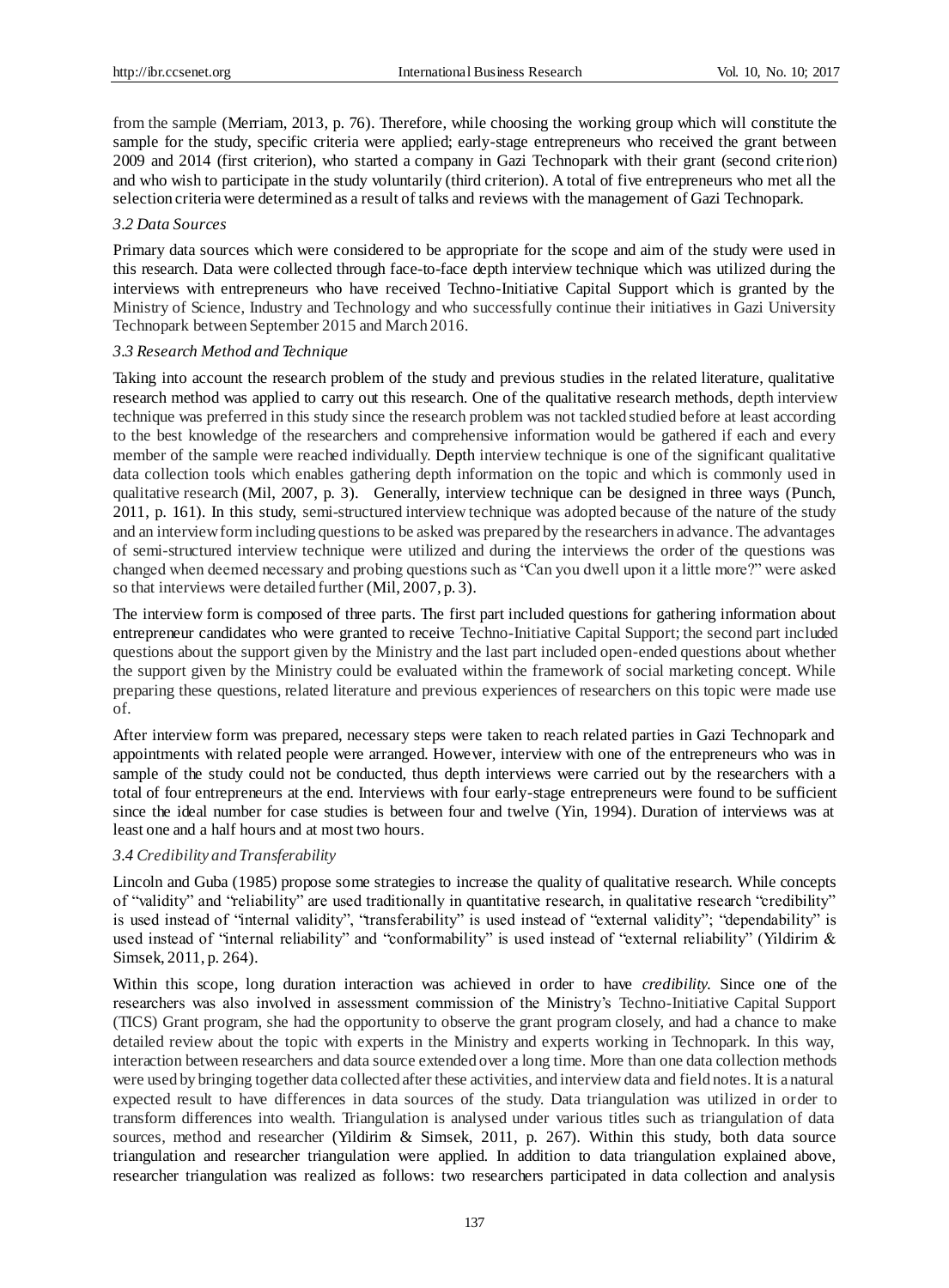phases of the study; they analyzed the same qualitative data separately and compared their findings independently (Merriam, 2013, p. 206). In this way, credibility of the study was assured.

While *transferability* means to what extend the results of the study can be applied in different situations, it also shows that the results can be generalizable in similar situations and conditions. Actually, generalization is not the aim of a qualitative research, a qualitative research serves for exploring and understanding a problem. Therefore, in case studies generalization is analytic and means the generalization of detailed results while developing a comprehensive theory (Yin, 1994, p. 36). Erlandson, Harris, Skipper and Allen (1993) suggest detailed description and purposive sampling in order to increase the transferability of research results. Therefore, findings of the study were shared as direct quotations in order to ensure transferability. Furthermore, purposive sampling was used as explained in data and method part.

#### *3.5 Data Analysis*

Voice recordings collected during depth-interview were transcribed one-by-one by the researchers. Researchers carried out data analysis systematically. In general, the model of Miles and Huberman (1994) was adopted in data analysis. Miles and Huberman (1994) define data analysis process in qualitative researches as interactive simultaneous flows or activities. Therefore, they propose an interactive model.



Figure 1. Components of Data Analysis: Interactive Model (Source: Miles & Huberman, 1994, p. 12 cited by Punch, 2011, p. 192.)

Data were subjected to early data analysis after each interview. During the analysis of data, field notes were utilized. Field notes are narratives composed of researchers' descriptions based on their experiences and observations during the interviews in which they get involved in intensely (Emerson, Fretz & Shaw, 2008, p. 6). Field notes taken during interviews and observations were valuable resources in reaching conclusions.

Interviews and field notes were uploaded to NVivo10 which is a qualitative data analysis program. Analyses were performed via this package program. Coding process based the data are entitled as "in-vivo" coding (Glaser & Strauss, 1967 cited by Saillard Kus, 2010, p. 17). In the first step, data were coded, categorized and gather ed under themes. Data were scrutinized line by line then categorized; any word or concept within the data set could be a category name. In the second step, data were organized and summarized and in the final step themes were formed and associated through comparison.

## **4. Findings**

## *4.1 Findings Regarding Demographic Characteristics of Participants*

In the research, some demographic information about participants was obtained. Since such information would be useful for the topic of the research and other findings gathered in the study, demographic information on sample was summarized in the following table: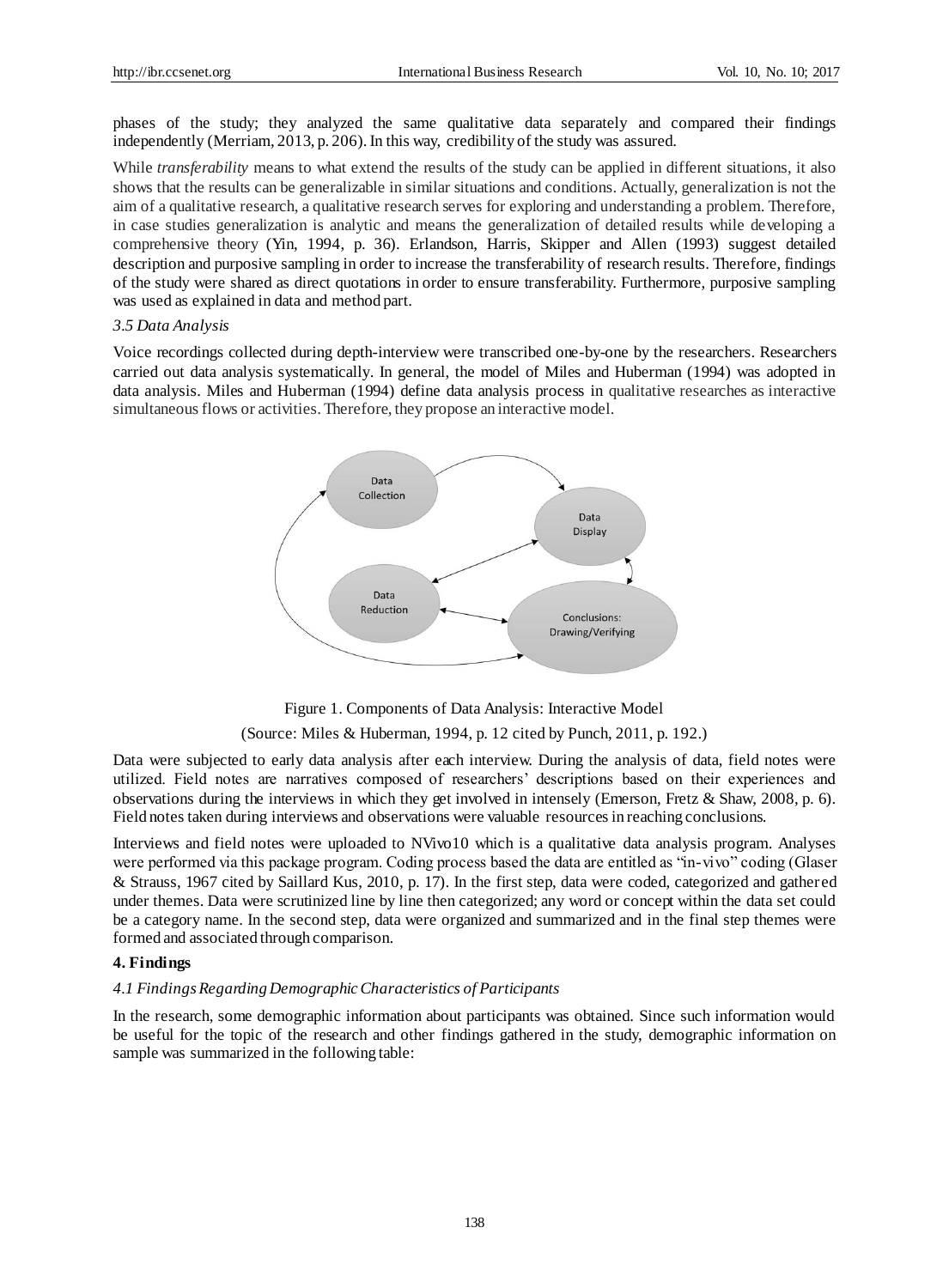| Participant No | Gender | <b>Education Level</b><br>(Last obtained degree) | Grant<br>application<br>year | <b>Education</b><br>Field        | <b>Techno-initiative Field</b>                                       |
|----------------|--------|--------------------------------------------------|------------------------------|----------------------------------|----------------------------------------------------------------------|
| Entrepreneur 1 | Man    | Graduate<br>(PhD. Student)                       | 2012                         | Pharmacy                         | Rational<br>Medicine<br>Design                                       |
| Entrepreneur 2 | Man    | Undergraduate<br>(Engineering Completion)        | 2013                         | Automotive<br>Instructing        | Automotive-Software                                                  |
| Entrepreneur 3 | Woman  | Graduate<br>(PhD. Student)                       | 2012                         | <b>Biomedical</b><br>Engineering | of<br>Development<br>a<br>Laboratory Device for<br>Cells and Tissues |
| Entrepreneur 4 | Man    | Undergraduate                                    | 2009                         | Computer<br>Engineering          | Security-Software                                                    |

#### Table 1. Demographic Characteristics of Participants

#### *4.2 Findings Regarding the Contributions of TICS to Building Entrepreneurial Ecosystem*

Findings obtained as a result of analysis of data collected from interviews carried out within the study are summarized under the following themes.

4.2.1 Findings Regarding Development of Societal Welfare

#### **Employment**

Entrepreneur 2 mentions that one of the aims of the support provided by the Ministry could be to contribute to the employment.

*"The Ministry of Industry was also saying that "even if two projects emerge from the program it is fine with us. Therefore, I think the state thinks that people can get experience in this way, they focus on employment." (Entrepreneur 2)*

Entrepreneur 3 talks about the contributions of what she has achieved thanks to the program to the state and the society.

*"Let me put it in this way, employment is achieved in the phase of the realization of the project. For example, now we are together with our third employee. First one was recruited in TUBITAK, the second one was hired by a large company. They grow up here and then they are employed in such nice places. Therefore, I can say that yes we are a part of employment, too. The grant program definitely contributes to the employment." (Entrepreneur 3)*

*"We have developed simple laboratory devices, we also provided the infrastructure for dosing pumps, thus if these devices are used in hospitals and scientific studies are carried out, more people can be employed. The more our laboratory devices are sold, the more we pay taxes to the state. This in fact will greatly contribute to the welfare of the society as a whole." (Entrepreneur 3)*

Entrepreneur 4 clearly states that thanks to the program, their employees earn income from domestic revenue, hence this contributes significantly to employment and the welfare of the society.

*"Let me tell you this, now of course we are in a small area but as our company gets larger, our employees become individuals who have high levels of welfare in the society and who earn more than the average, and hopefully it will continue to be the case as long as we sell. Why, because if you can produce technology you then sell it to high prices in abroad, of course this money comes to Turkey. Then, employers, employees get profit from this income and this of course increases the welfare of the country." (Entrepreneur 4)*

#### **Eliminating External Dependence**

Entrepreneur 2 states that by reducing imported goods, it is possible to stop capital from going abroad and eliminate external dependence, then all citizens in the country can reach good life standards.

*"Ideas are produced and materialized abroad then we pay and buy them. We need to prevent this and try to come up with ideas in our country because there are so many people with ideas in our country. Yes, the number of people with ideas is high but most of them cannot do anything because they don't have financial support because no one is supporting them. If we can provide that, we may cut the import of these products from abroad and if we produce them in our country, we can both reduce the money going abroad and also learn how to produce, in this way we can enhance our country's development." (Entrepreneur 2)* 

Entrepreneur 3 believes that in order not to be dependent on external sources, the state should provide such supports.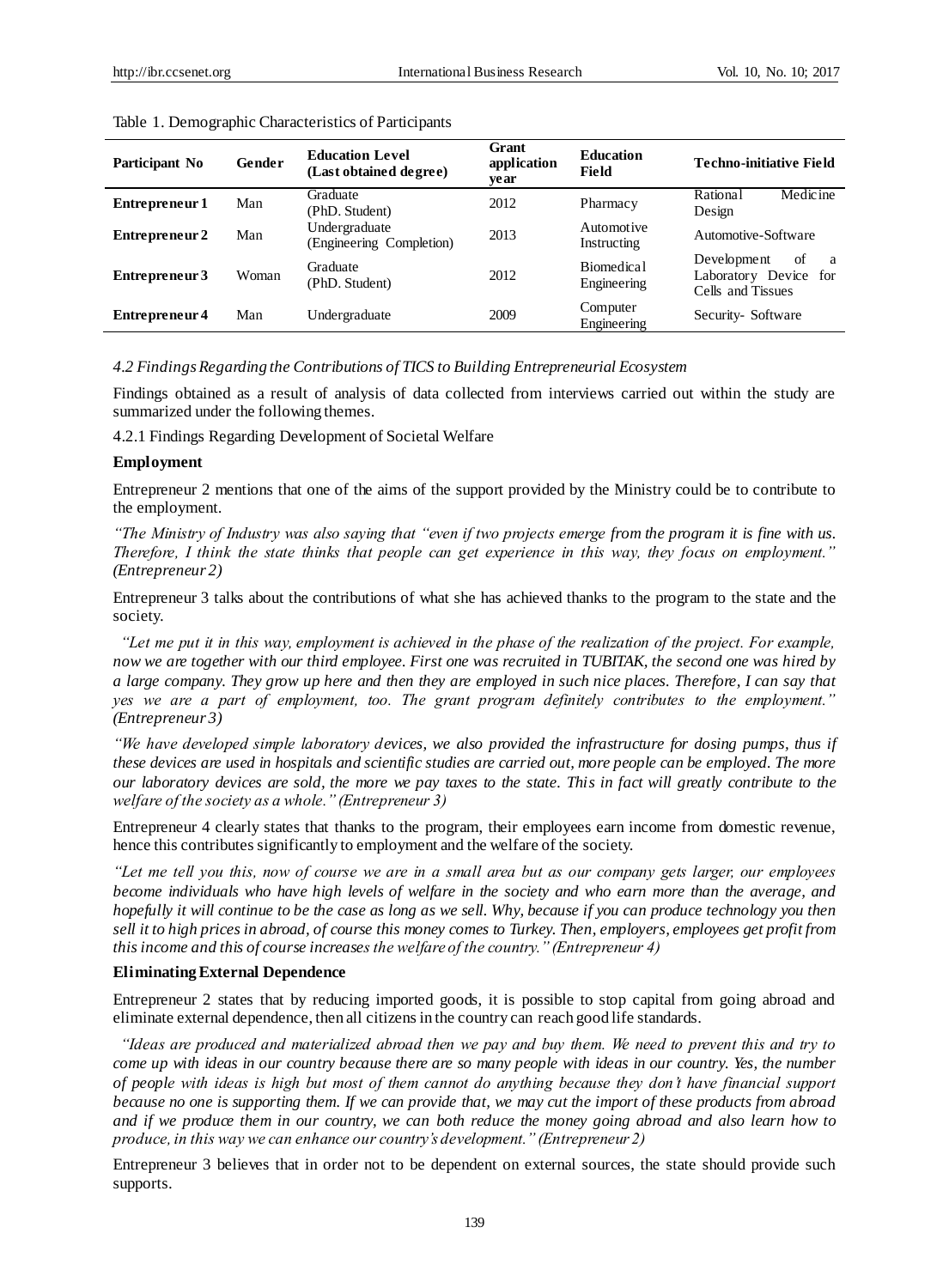*"I mean if you want to be independent in the world, you must produce some things on your own. For example, it has to be done so that we won't be externally dependent on medicine. This must be a responsibility of the state." (Entrepreneur 3)*

Entrepreneur 4 states that thanks to the support, domestic production occurs, this prevents added value from going abroad.

*"The country must try hard to enable employment with such initiatives, to export, to create added value, and to prevent resources from going abroad. Prevention of resources from going abroad can only be possible if we produce in the country." (Entrepreneur 4)*

#### **Crossing the Valley of Death**

Entrepreneur 1 mentions that the first period when the first steps are taken for the initiative is seen as valley of death by public authorities, highlights that even one single company that will survive in this period will create a value that will finance the expenses incurred by the state for all enterprises.

*"Now, the state is not considering the expenses it incurs for these entrepreneurs. The state thinks about the revenue that it will bring to the country. The scale of the state is that: five out of a hundred enterprises shall survive the valley of death, and move forward; this is enough to cover the expenses that early-stage entrepreneurs cost to the state." (Entrepreneur 1)*

Entrepreneur 3 states that she really encountered valley of death after she received the support, and those who want to receive the grant should consider that fact.

*"It is not an easy path, you can really survive in the valley of death if you give up everything else and put up a really tough fight. This is real, I still cannot forget that graph. People can be disappointed. They can fail and suffer. If they are ready for all these, then they should consider taking the support." (Entrepreneur 3)*

4.2.2 Findings Regarding Emergence of Entrepreneurship Awareness

Entrepreneurs involved in the research regarding the categories gathered under this theme stated that the biggest problem encountered especially during starting an enterprise was the lack of capital, they overcame this problem thanks to the state. Furthermore, they told that entrepreneurs supported by the state with a grant program feel the power of the support both in a moral and material way. However, under this theme a need arose to mention not only the concept of entrepreneur but also the concept of techno-entrepreneur.

#### **State-Supported Entrepreneur**

Entrepreneur 1 came up with a concept of state-supported entrepreneur during the interviews while talking about how state tries to create entrepreneurs with this support.

*"State enables people to take risks with this support. It tries to teach people to take risks." (Entrepreneur 1)*

Entrepreneur 3 mentions about the concept of state-supported entrepreneur by explaining the difference and advantages of being a state-supported entrepreneur in a Technopark.

*"It is very convenient compared to outside but from this year on Technoparks will be more expensive. You can get special discount as you are supported by the state as an entrepreneur. The biggest advantage of Technopark is that you provide more jobs. They take you more seriously when you go somewhere and there is also a tax advantage." (Entrepreneur 3)*

#### **Techno-Entrepreneur**

Entrepreneur 1 emphasizes that entrepreneur and techno-entrepreneur are commonly confused and even the rank of technical expert is not enough to explain techno-entrepreneur because there are some differences between them.

*"We don't know the term techno-entrepreneur. Entrepreneurship has been established in the country but it is not at sufficient level. I mean people started to do something. They get bored with their fixed incomes and quit, then start their own business and try to pursue entrepreneurship by relying on KOSGEB support. Despite KOSGEB grant, they go bankrupt and are left with nothing. I see many examples like this and feel very sorry for that. That person is definitely an entrepreneur but he/she tries to compete with techno-entrepreneurs even though he/she is not one of them. His/her reading and perception of events are different than ours. He/she knows how to make money better than me. But he/she doesn't know R&D better than me." (Entrepreneur 1)*

*"What we call entrepreneur is someone who sells lemonade where it is not sold before. Someone who sells lemonade where lemon doesn't grow is an entrepreneur. But when we say techno-entrepreneur, we mean someone*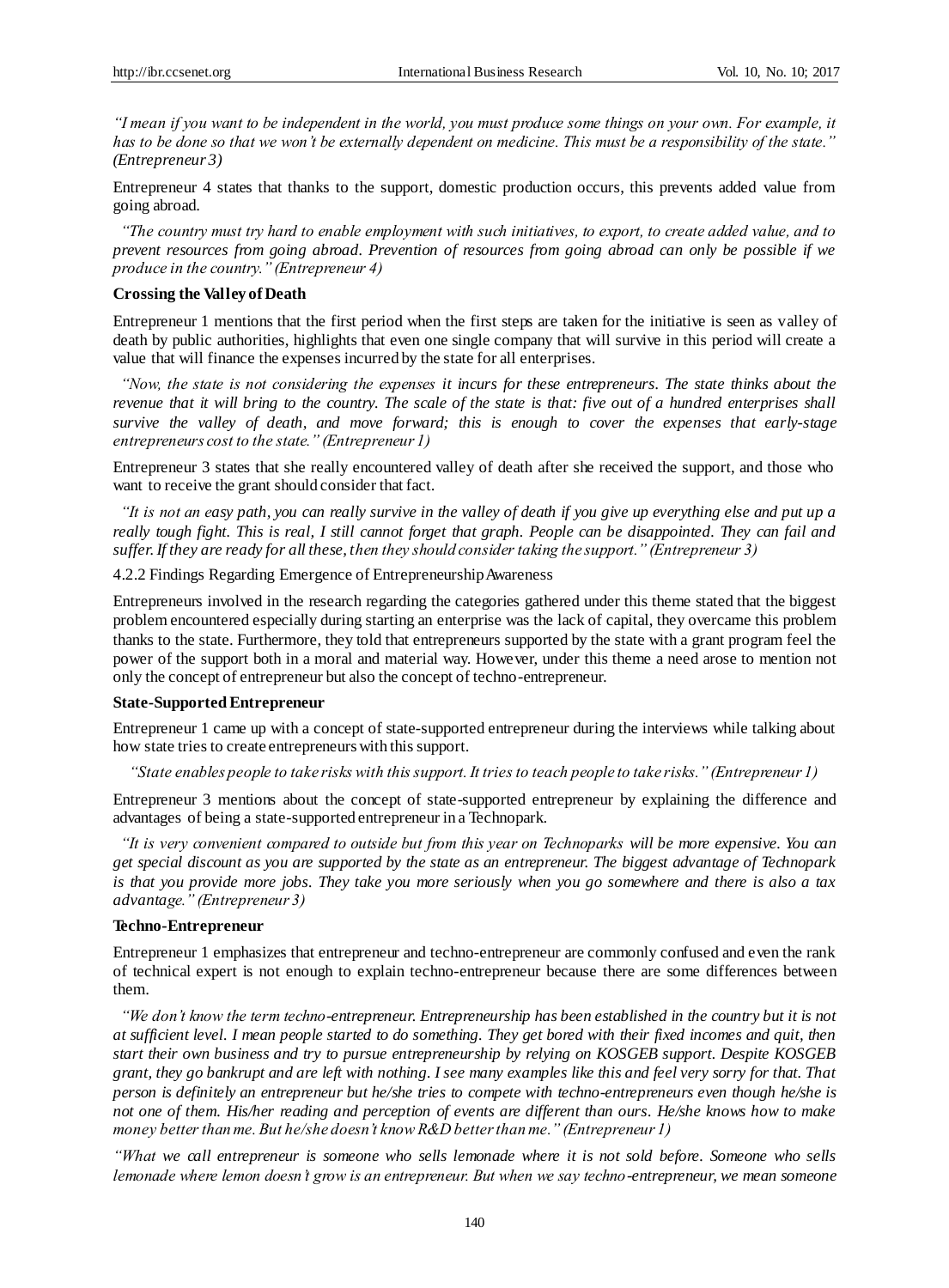who tries to find a solution to present lemonade in a more efficient, reliable way where the cost the product *lemonade is high and the quality is low. In other words, while the only parameter used by an entrepreneur is market research, the parameter used by a techno-entrepreneur is adding technology besides market research." (Entrepreneur 1)*

Entrepreneur 3 states that even though they have technical knowledge, techno-entrepreneurship requires way beyond having technical knowledge therefore mentorship system which depends on experience in the market is required.

*"I know technical things in my field and apply them in my business. It is clear that many of us who had the grant need entrepreneurship trainings on topics such as finding the right market/customer, entering market, cash flow, etc. Therefore, I think that every enterprise which receives the grant should be guided through providing needed training and information with a special mentorship system." (Entrepreneur 3)* 

Entrepreneur 2 explains the difference between entrepreneurship and techno-entrepreneurship based on his own engineering background.

*"I was not aware of entrepreneurship. My only goal was to put the products I designed in the market. I was always thinking with a perspective of an engineer. Then, I became aware of such things when I first applied for technology entrepreneurship capital. I realized that starting a business and running this business were completely different things. I mean technology entrepreneurship is not just making R&D and producing technology because no matter how well we know the technical part, we still lack in marketing, accounting I mean running the business." (Entrepreneur 2)*

#### **Characteristics of Entrepreneurs**

There are many characteristics of entrepreneurs defined in the literature. The characteristics that an entrepreneur must possess and the characteristics that fit best to the definition provided by entrepreneurs who received the grant were told during the interviews with below mentioned statements.

Entrepreneur 1 tells the importance of having a business idea before becoming aware of the grant support with such words.

*"I had my current business idea since high school. I didn't just apply for the grant just because I saw it and formed a business idea later. When I saw the announcement of grant on the Ministry's website, I read the related regulation and told to myself that it defines me and then applied for the grant program. I was thinking about with which business idea I could become more successful and thought that the current project idea was right for me to pursue. Then I saw that it was the right choice." (Entrepreneur 1)*

*"Those who come up with business ideas after learning the grant program have never been successful and they cannot be. They somehow lose I mean they of course waste the state's resources." (Entrepreneur 1)*

Entrepreneur 2 states that entrepreneurs should take risks and know how to fight in uncertain conditions and provides his definition of entrepreneur.

*"I think an entrepreneur is someone who have been dropped into uncertainty. Because it means entering into an environment where nothing is certain and endeavouring to do something even under such circumstances with the courage of ignorance as we say." (Entrepreneur 2)*

*"An entrepreneur will provide benefit eventually! I think those who show a great effort to produce something that can be possibly commercialized and who are beneficial to the society are entrepreneurs. They are those who carry all the risks." (Entrepreneur 2)*

Entrepreneur 3 states how an entrepreneur endures a psychological cost while striving to survive with a great effort and time.

*"I am from İzmir and I haven't touched or seen the sea for the past three years. I mean I never go on vacation. I don't have weekend holidays. We work for about three hundred hours on average in a month. I pay a great cost in terms of time during pre-production periods. I don't live I work! We are always trying to survive, we are in constant fight for survival." (Entrepreneur 3)*

Entrepreneur 4 explains his survival fight and the sacrifices he made in a similar way to Entrepreneur 3.

*"Since we applied for the grant, we have been working for 24 hours except for sleep and, we still work a lot. I don't remember taking two days off consecutively since we started this company except for when my sister passed away. It happens a lot when I work for six months without having any day off or holiday. These are normal because when you don't do in this way, when you don't sacrifice, it is not possible to survive."*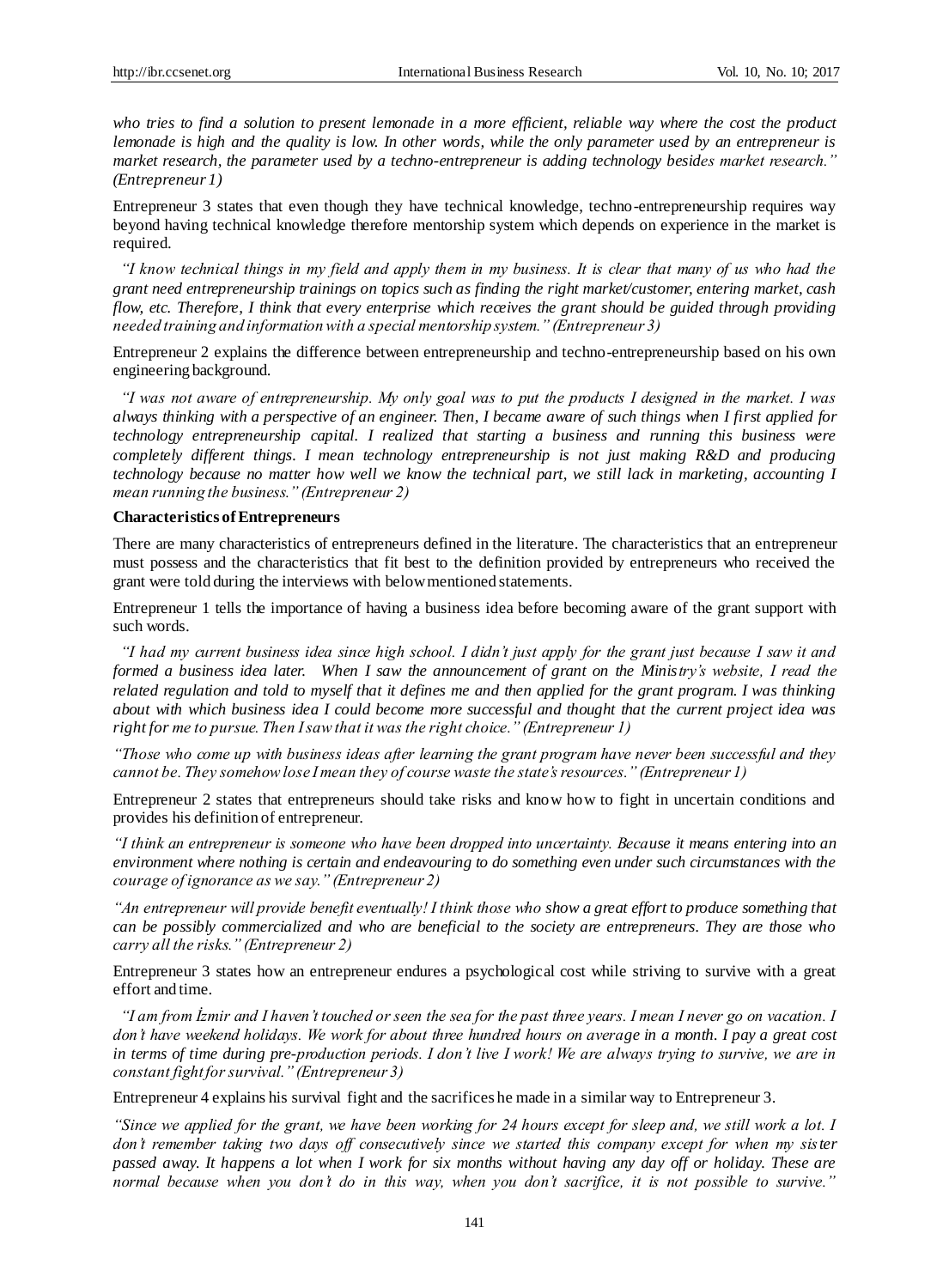#### *(Entrepreneur 4)*

Entrepreneur 4 also mentions how they paved the way for raising awareness about entrepreneurship in the society thanks to the characteristics of an entrepreneur.

*"I think as I said earlier, these grant and support programs of the state create a perfect awareness. It rings a bell in the minds of people. Because this issue is more about perspective rather than resource. I mean it contributes seriously to develop an entrepreneurship culture among young people. Because people imitate successful ones. All people imitate actually, all beings do. Therefore, when people see successful examples who utilized this grant, they want to do the same thing with their own ideas. This of course causes a domino effect and creates a serious entrepreneurship culture among all young people." (Entrepreneur 4)*

4.2.3 Findings Regarding Power Formation to Create Innovation

#### **Technology-Based Business Idea**

Entrepreneurs who benefited from Techno-Initiative Capital Support Grant Program mention that they developed new products for the country which include high technology and are not present in our country in accordance with the requirements of the program.

Entrepreneur 4 talks about the importance of producing high technology products and the added value they brought to the country.

*"If you produce things that are superior in technology and have added value, then you can earn more by working less. If you earn more the country gets happier, the rates of murders decreases, unrest in the country declines, even maybe a country won't enter into a war. The country won't have to deal with other troublesome issues. I mean if a country is stronger economically, it means that people inside the country and around the country live in happiness and welfare. This as we said can be made possible by doing qualified, innovative things which have high R&D quality." (Entrepreneur 4)*

*"You know there is something called middle income trap. What is this middle income trap? In developing countries, countries get stuck at some point since there is no technology-based works as well as added value, because you need to do something different to handle that trap or not to fall into the trap. That something different is actually technology-based initiatives." (Entrepreneur 4)*

Entrepreneur 4 mentions about exports of technology products thanks to the support even though it happens in the long run.

*"These are long-term investments. You cannot see the effects in the short-term but 15 years later the country's rate of technology products export will increase thanks to the Ministry's Techno*-*Initiative Capital Support Program." (Entrepreneur 4)*

Entrepreneur 3 states that they began their journey for producing high technology products and this is of significant importance for the country.

*"Actually as being very idealistic, we wanted to produce high technology products in our country and we still want to do so. In general, there is a handicap to computation and especially researchers in physical sciences encounter this situation a lot. An idea comes to your mind, you really want to do this, and you want to move forward by having the necessary device produced, but unfortunately you don't have such a chance your ideas die before they are born. However, in the USA, Germany, people can have the device they can easily have it produced, so that they can easily continue with their business ideas. We wanted to provide such an access to technology in Turkey. I mean we wanted to produce laboratory devices which would provide infrastructure for scientific studies and pave the way for such studies. We are still working on it. Especially in a developing country such as Turkey, if you want to create added value, you have to produce high technology in the country." (Entrepreneur 3)*

Entrepreneur 1 mentions that public authority provides grant program in the country in order to prevent techno-entrepreneurs who are potential candidates for creating innovation from leaving the country as well as to enable them realize their business ideas with ease. He states that in this way, with the increase in level of technology production and added value in the country, the country's risk of falling into the trap of middle income will be eliminated.

*"The only way to avoid falling into the trap of middle income is to have technology-based production." (Entrepreneur 1)*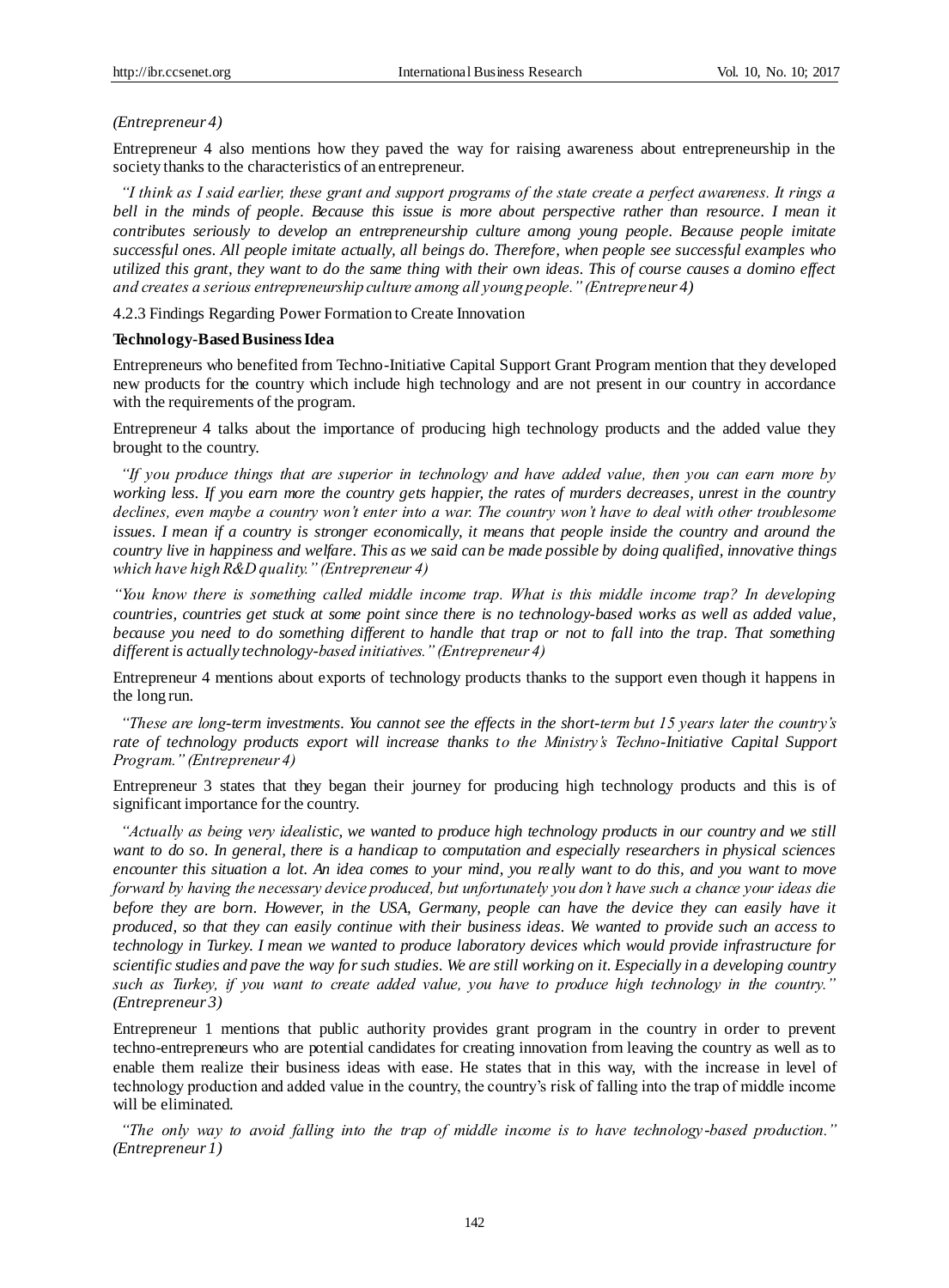#### **New Product for the Country**

Business ideas of all the entrepreneurs that were interviewed consisted of innovative products which were not developed in our country before.

Entrepreneur 1 mentions that his business idea was not realized before and he even created his own opponent.

*"There was no one in Turkey who realized this idea before. I have created my own opponent after myself." (Entrepreneur 1)*

*…There is actually no one abroad who does it in the same way as I planned." (Entrepreneur 1)*

Entrepreneur 2 states that nobody has ever realized his business idea in the country but there are some examples abroad however these examples have some partial differences from his business idea.

*"There is no example of it in Turkey. But there is in abroad. A company in China has done it, they sell it online. Actually their features are a little similar but there are some structural differences." (Entrepreneur 2)*

Entrepreneur 3 tells that there is not this kind of company in Turkey, they are one of the significant well-known companies in the world.

*"There isn't this kind of company in Turkey. I don't think it will happen. There are five companies in the world and we are the sixth one which produces this device." (Entrepreneur 3)*

Entrepreneur 4 stresses that there is not such an idea in the country, even in abroad similar examples have been provoked by what they have done.

*"Of course there isn't any in Turkey. They are trying to do it in abroad but they are failing. Because as I said there is a tiny detail in it therefore no one was actually working hard I mean they were trying but then they were giving up but we have noticed something, we have discovered that we could manage to do it there. I mean we found the way, we carried out R&D and then we tested it and saw. Then, when everybody sees that we are doing it, they thought that they could do it, too therefore they started to spend money on R&D." (Entrepreneur 4)*

#### **R&D Infrastructure Development**

Entrepreneurs talk about the contributions of benefiting from this grant to R&D infrastructure of the country.

Entrepreneur 1 states that the Ministry is trying to encourage us to carry out R&D.

*"With this grant, the Ministry enables people to take risks, the Ministry is trying to teach people how to take risks. They are encouraging companies to carry out R&D. The state tries to promote companies not to be just a medium-level market company. The state tries to create new Apple's." (Entrepreneur 1)*

Entrepreneur 3 states that the country needs R&D and the grant program has a significant contribution in this sense.

*"The Ministry is trying to expand Turkey's R&D area with this support however there is not any R&D. Believe me, I know it very well that there is not any R&D in my field I am experiencing it thoroughly." (Entrepreneur 3)*

Entrepreneur 2 states that their chances of carrying out R&D in the country will increase thanks to the supports.

*"When we look at the situation of automotive sector in our country, we can say that it is totally based on assembling. If we had our own cars/brands, if we had our own automobile companies, then maybe it will be easier to develop the technology. However, development of R&D infrastructure in our country gains momentum thanks to these supports." (Entrepreneur 2)*

Entrepreneur 4 mentions about the positive effect of R&D which he defines as "finding solutions to a problem which doesn't have a solution."

*"A country's power is dependent on the economic power it has. In other words, the power of a country is made possible as long as it has innovative works with high added value, high R&D quality and high know-how. That's how we started with the support from the Ministry and our exports have already exceeded the Ministry's support. Even a well-established company in Germany said that they cannot apply a very original idea that we are working on and added that it is even impossible for us to manage to do it. But look what happened, we are exporting to many countries including Germany. We are taking back the money we pay to Germany for importing cars by selling the technologies we produce to Germany by carrying out their R&D." (Entrepreneur 4)*

The figure below shows the themes of the study obtained as a result of the data analysis.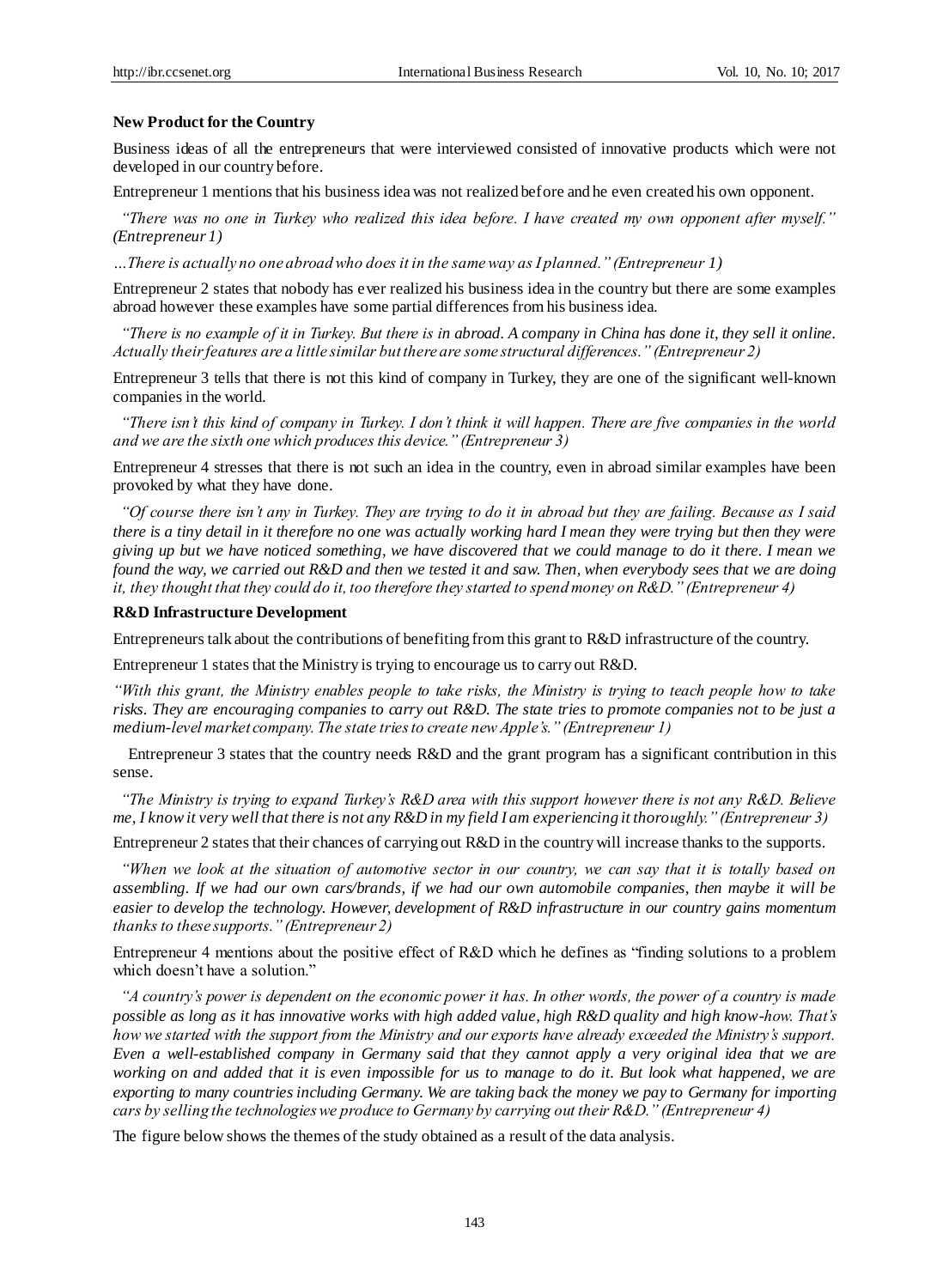

Figure 2. Contributions of TICS to Building Entrepreneurial Ecosystem in Turkey

## **5. Discussion and Recommendations**

Throughout history, mankind has encountered many problems and had to find solutions for them in order to survive. In the last century, humanity is fighting against issues such as diseases resulting in deaths, addictions such as alcohol, drugs, etc., corruption, terrorism, wars, drought, poverty, climate change and global warming. While solving these problems, particularly public sector, civil society organizations, private sector play important role and cooperation is strongly needed for raising awareness in the societies. Therefore, it is possible to mention a variety of methods that societies and people develop and apply in order to provide solutions for the problems. In this context, understanding and using social marketing which is a powerful tool can be helpful in eliminating the problem. Social marketing is used a tool which will enable to develop constructive programs and applications in order to realize desired behaviour change in solving the problems which will be useful for the society.

In this study, it was aimed to tackle the social marketing within *entrepreneurship* scope as a different approach rather that presenting it as a resource of solution to abovementioned problems which was investigated by other studies frequently. TICS grant program which was implemented by the Ministry of Science, Industry and Technology as a public authority based on "Law on Supporting Research and Development Activities" numbered 5746 in order to build entrepreneurial ecosystem in Turkey, was investigated within the framework of the concept of social marketing. TICS program has situated itself as a state support in the process of entrepreneurship so that entrepreneurship can be promoted, companies which have high technology and added value as well as products commercialized by these companies can have a place in national and international markets in this way innovative ideas do not remain as just ideas because of the lack of capital. This program has played an important role in building innovation and entrepreneurship climate in Turkey as long as it remained in effect as a kind of seed funding (2009-2015).

The primary aim of social marketing is to *create a change in behaviour*, within this perspective preventing young individuals who have technology based and innovation business ideas from giving up their ideas of becoming entrepreneurs and enabling them to become entrepreneurs and to sustain their initiatives eventually create a behaviour change. Another important factor in behaviour change is that individuals voluntarily demand this. All young individuals who apply for the grant program act voluntarily at individual level. Besides, another important factor in social marketing is that behaviour change serves for the desired purpose. In this regard, the fact that young individuals want to become entrepreneurs and keep their enterprises contributes to building and sustaining entrepreneurial ecosystem in the country which was targeted by the grant program. The final point that the state namely the public authority wants to reach with the grant program is the capacity building in the field of innovation and entrepreneurship in Turkey. Grants given by the Ministry ensure that innovative ideas stay within the country and both those who develop the ideas and the ideas themselves do not leave the country. The facts that tendency towards innovation is increasing and ideas are realized and turned into products make it possible that Turkey moves away from externally dependent country category in terms economy and positions itself within the class of gradually industrialized countries.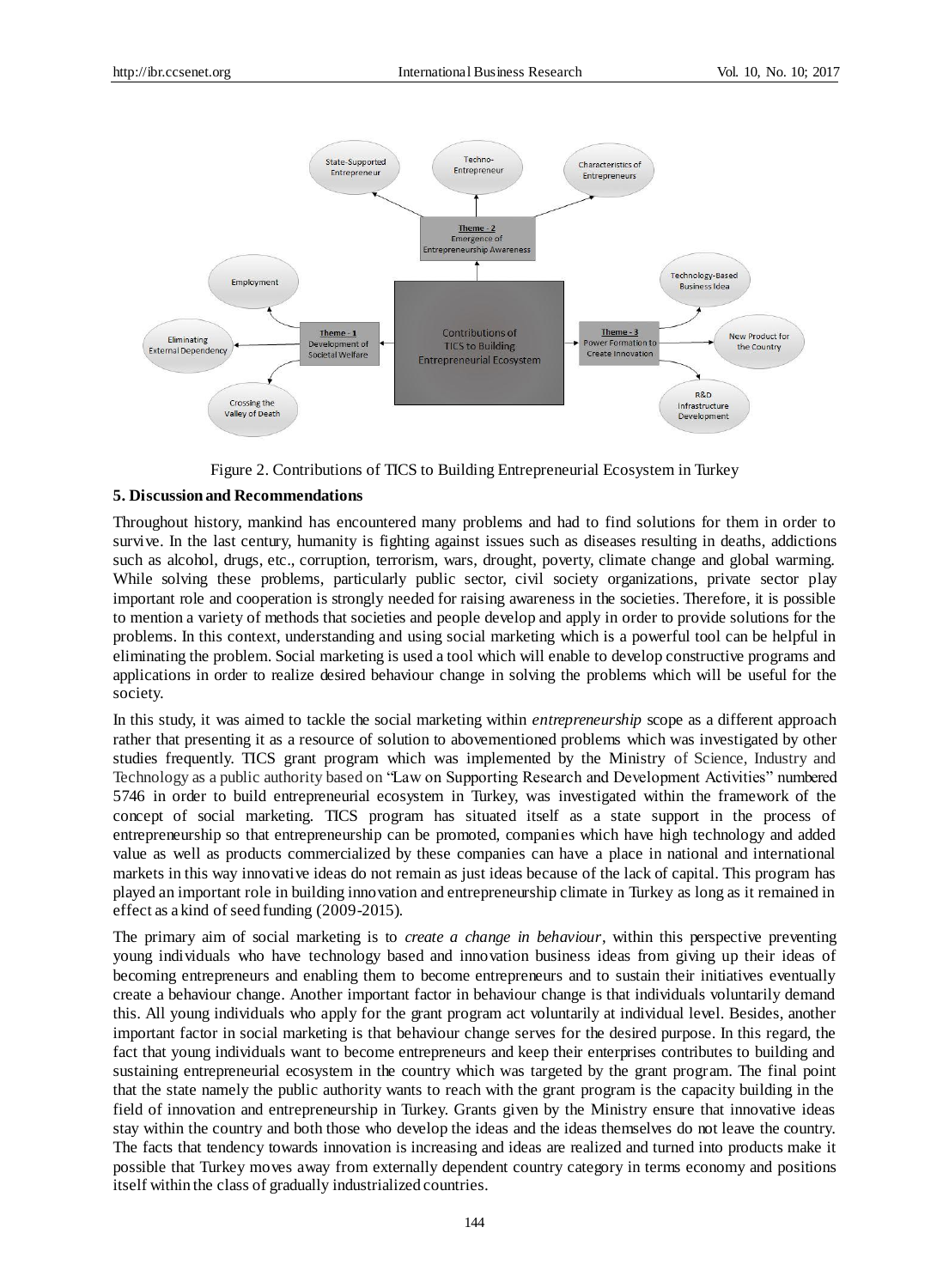All of the techno-entrepreneurs who participated in the study do agree that a change has occurred in their behaviours because of public grants given by the Ministry as financial support. They state that public authority has tried to change their behaviour by providing them grant and they have been successful in it. These young individuals who gave up going abroad for PhD even though he got accepted because of the grant, who resigned from one of the leading plane producing companies in the world, who gave up starting to work in R&D department of a firm which is among the top three companies in pharmaceutical sector in the world, mentioned that TICS program initiated by the public authority changed their behaviours. This behaviour change was planned by the public authority as a process first starting with young individuals' presentations of their technology-based business ideas as business plans, then continuing with young individuals' starting up their own companies and finally ending with preparation of prototypes of their business ideas. Here, the state paves the way for building entrepreneurial ecosystem and innovation culture with the TICS program for the benefit of the society. As a result of the intensive and detailed interviews with the techno-entrepreneurs who participated in the study, it is believed that TICS which can be considered as a social marketing application contributes to building entrepreneurial ecosystem and these contributions are gathered around three themes.

Techno-entrepreneurs who participated in the study pointed out that the first contribution of the ministry's TICS program is about the development of societal welfare. They stressed that production of technology products in the enterprises that they started will have a key role in creating employment opportunities in the country. It was mentioned that in order for Turkey to compete in the international arena, technology products must be produced in the country by preventing import of technology products in this way external dependency can be eliminated; and volume of production and export will raise the living standards of all citizens. Young entrepreneurs who received grant in TICS program stated that TICS is a kind of seed funding for them to crossing the valley of death which is considered as the situation in which business idea is not commercialized in other words it is not turned into any goods and/or services. They even underlined that it will be possible to transform innovative and creative business ideas into commercialized goods and services thanks to seed funding obtained as the grant.

Young entrepreneurs who received grant from TICS stated that another contribution of the program is that it raised an awareness of entrepreneurship on both themselves and the target audience. While mentioning about the advantages of being state-supported entrepreneurs, they stated that they carried out their woks faster and with less cost thanks to this. They highlighted the concept of techno-entrepreneur especially and frequently, and stated that they are not just entrepreneurs but also techno-entrepreneurs. In other words, they confirmed that techno-entrepreneurship is the integration of both technical expertise; knowing doing R&D and also entrepreneurship, knowing making money and understanding market conditions. It was concluded that entrepreneurs need to endure serious psychological cost from the phase of idea till the commercialized product phase.

Techno-entrepreneurs who participated in the study stated that the third contribution of TICS is that it contributes to forming power to create innovation. In order for Turkey to compete in international arena, it is required to increase added value of the production and to raise technology level. Findings of the study also reveal that in order to avoid middle income trap especially developing countries like Turkey should integrate high technology into their production processes and enhance their technology capacities of the country by attaching importance to R&D.

It goes without saying that TICS which is given to early-stage entrepreneurs as a support has undeniable contributions to building entrepreneurship and innovation climate in Turkey as explained and shown in depth with abovementioned findings. It is obvious that TICS as the first initiating program in creating entrepreneurship and innovation climate in has fulfilled an important mission.

Although the study was concluded with data gathered from limited number of participants, findings obtained as a result of qualitative interviews included quite detailed data for understanding the effect of TICS program. Since the study was carried out based on interpretative approach and this approach does not specify generalizability, the present study provides invaluable insights into exploring, understanding, explaining and interpreting how TICS program affect entrepreneurial ecosystem under which circumstance/circumstances. Therefore, it can be possible to provide more details regarding various dimension by collecting data from more participants in the future studies. Furthermore, qualitative method can be used again but with the help of focus group technique, platforms can be created with the participation of the coordinator of "1512 Techno-Initiative Capital Support Program BIGG", TUBITAK and experts from other implementing organizations which support TUBITAK.

#### **References**

Andreasen, A. R. (1994). Social marketing: Its definition and domain. *Journal of Public Policy & Marketing,*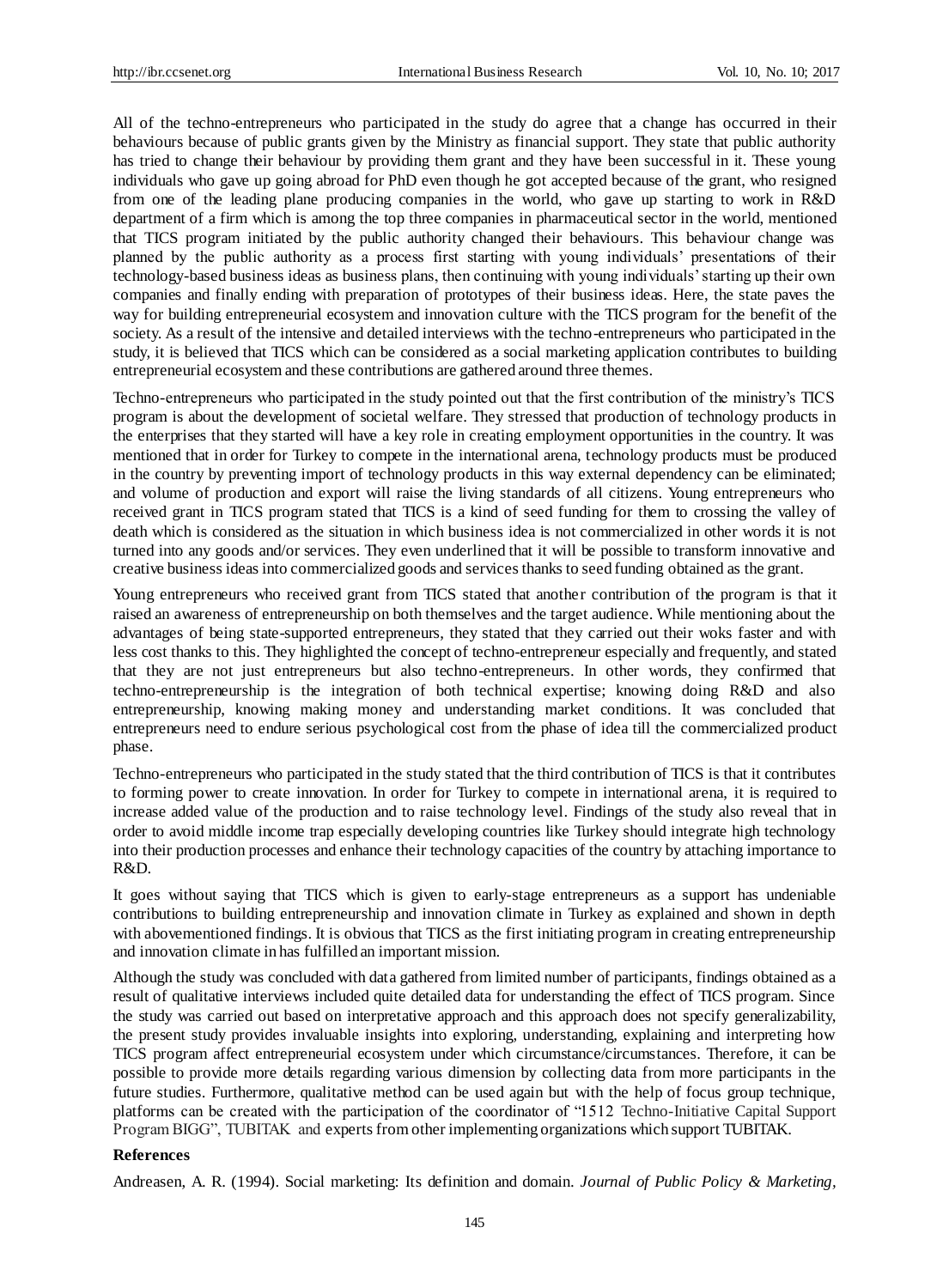*13*(1), 108-114.

- Andreasen, A. R. (2002). Marketing social marketing in the social change marketplace. *Journal of Public Policy & Marketing, 21*(1), 3-13. https://doi.org/10.1509/jppm.21.1.3.17602
- Argan, M. T., & Akyildiz, M. (2010). Social marketing approach as a tool for dissemination sport (From the perspective of sport for all). *Pamukkale Journal of Sport Sciences, 1*(3), 39-51.
- Ayvaz, I., & Torlak, O. (2016). Sosyal pazarlama ve ahlaki boyutları. *Türkiye İktisadi Girişim ve İş Ahlakı Dergisi, 9*(2), 247-281. https://doi.org/10.12711/tjbe.2016.9.0009
- Bali, S., & Cinel, M. O. (2011). Bir rekabet aracı olarak kurumsal sosyal sorumluluk. *ODÜ Sosyal Bilimler Enstitüsü Sosyal Bilimler Araştırmaları Dergisi, 2*(4), 45-60.
- Bayin, G., & Akbulut, Y. (2012). Sağlık sektöründe sosyal pazarlamanın kullanımı. *Ankara Sağlık Bilimleri Dergisi*, 53-72. https://doi.org/10.1501/Asbd\_0000000005
- Bayraktaroglu, G., & Ilter, B. (2007). Sosyal pazarlama: Engeller ve öneriler. *Ege Akademik Bakış Dergisi, 7*(1), 117-132.
- Bekar, S. (1995). Social Marketing. *Society and Doctor*, *10*(68), 78-83.
- Bozpolat, C., & Comert, Y. (2016). Sağlık sektöründe sosyal pazarlama uygulamaları: Obezite ile mücadele üzerine bir araştırma. *Nevşehir Hacı Bektaş Veli Üniversitesi Sosyal Bilimler Enstitüsü Dergisi, 6*(1), 43-64.
- Castano, M. S., Mendez, M. T., & Galindo, M. A. (2016). The effect of public policies on entrepreneurial activity and economic growth. *Journal of Business Research, 69*(11), 5280-5285. https://doi.org/10.1016/j.jbusres.2016.04.125
- Ekiyor, A., & Cetin, A. (2017). Sağlık hizmeti sunumunda ve sosyal pazarlama kapsamında e-nabız uygulamasının bilinirliği. *Uluslararası Sağlık Yönetimi ve Stratejileri Araştırmaları Dergisi, 3*(1), 89-103.
- Emerson, R. M., Fretz, R. I., & Shaw, L. L. (1995/2008). *Writing Etnographic Fieldnotes*. (A. E. Koca, Trans.) Ankara: Birlesik Publications.
- Erlandson, D. A., Harris, E. L., Skipper, B. L., & Allen, S. D. (1993). *Doing naturalistic inquiry: A quide to methods*. Newbury Park: Sage Publications.
- Eser, Z., & Ozdoğan, F. B. (2006). *Sosyal pazarlama: Toplumun refahı ve kaliteli yaşamı için*. Ankara: Siyasal Publications.
- Galindo, M. A., & Mendez-Picazo, M. T. (2013). Innovation, entrepreneurship and economic growth. *Management Decision, 51*(3), 501-514. https://doi.org/10.1108/00251741311309625
- Gegez, A. E. (2007). *Pazarlama araştırmaları* (2nd ed.). Istanbul: Beta Publications.
- Ilter, B., & Bayraktaroglu, G. (2007). Kar amacı gütmeyen sosyal içerikli pazarlama uygulamaları: Sosyal pazarlama. *Erciyes Üniversitesi İktisadi ve İdari Bilimler Fakültesi Dergisi, 28*, 49-64.
- Kestane, S. (2014). Differences between the concepts associated with social marketing. *International Journal of Economic and Administrative Studies, 7*(13), 193-208.
- Kotler, P., & Lee, R. N. (2005/2008). *Kurumsal sosyal sorumluluk* (S. Kacamak, Trans.). Istanbul: Mediacat Publications.
- Kotler, P., & Lee, R. N. (2009/2010). *Yoksulluğa karşı sosyal pazarlama* (Z. K. Chalar, Trans.). Istanbul: Kapital Publications.
- Kotler, P., & Zaltman, G. (1971). Social marketing: An approach to planned social change. *Journal of Marketing*, *35*(3), July, 3-12. https://doi.org/10.2307/1249783
- Kotler, P., Roberto, N., & Lee, N. (2002). *Social marketing: Improving the quality of life* (2nd ed.). California: Sage Publications.
- Kritikos, A. S. (2015). *Entrepreneurship and economic growth. International Encyclopedia of the Social & Behavioral Sciences* (2nd ed.). 675-680. https://doi.org/10.1016/B978-0-08-097086-8.94004-2
- Kurtoglu, S. (2007). Sosyal pazarlama kavramının analizi. *Sosyal Bilimler Dergisi, 1*, 125-134.
- Lefebvre, R. C. (2011). An integrative model for social marketing. *Journal of Social Marketing, 1*(1), 54-72. https://doi.org/10.1108/20426761111104437
- Lincoln, Y. S., & Guba, E. G. (1985). *Naturalistic inquiry*, Beverly Hills, CA: Sage.